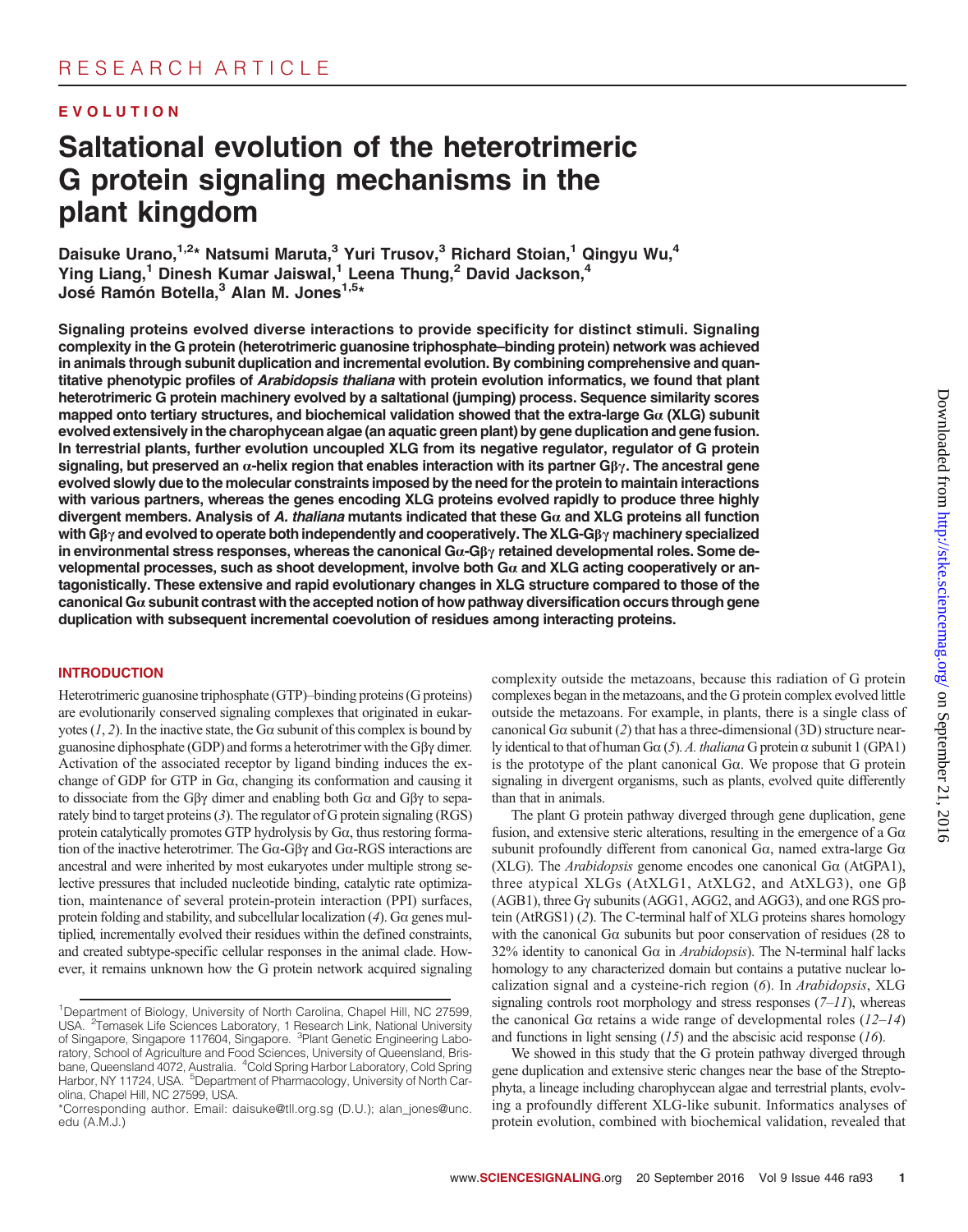XLGs preserve their interaction with their binding partner G $\beta\gamma$  but barely hydrolyze GTP and do not interact with RGS. These observations suggest that XLGs have lost nucleotide dependency of conformation or depend on a mechanism of nucleotide cycling distinct from that of other eukaryotic Ga proteins. An Arabidopsis phenome of 30 quantitated traits revealed four G protein signaling pathways controlled dominantly, cooperatively, or antagonistically by Go-G $\beta\gamma$  or XLG-G $\beta\gamma$  complexes. The gpa1 xlg1 xlg2 xlg3 quadruple mutant we describe fully phenocopied the G $\beta$ -null mutant  $agb1$ , thus explaining why the loss of the  $G\alpha$  subunit alone does not phenocopy the G $\beta$ -null mutant (8, 13, 14). The lack of a mutant combining the null alleles of these four subunits made previous conclusions on redundancy equivocal (7, 8). The XLG protein emerged in charophycean algae, a group of freshwater plants closely related to land plants. As the last common ancestors of charophycean algae and green plants invaded land (17), they underwent extensive physiological, morphological, and architectural alterations (17–19). Adaptation to land likely involved large genetic changes and repurposing of existing components in the signaling networks. The ancestral algal XLGs therefore likely contributed to the adaptation to this new environment.

Evolution of XLG proteins contrasts starkly with the evolution of the animal and fungal heterotrimeric G protein pathways, which occurred by

small changes of coevolving residues on effectors and receptors to form new signaling functions. This is the predominant interpretation for most signaling network evolution. We show how both incremental and saltational evolution of the G protein pathway occurred in plants.

#### RESULTS

#### Saltational evolution of plant XLG

Informatics analyses revealed massive evolution of XLGs. Over evolutionary time, the canonical Arabidopsis <sup>G</sup>a strictly conserved its 3D structure (5) and residues that mediate the interaction with guanine nucleotides, the G $\beta\gamma$  dimer, and its cognate RGS protein (20). In contrast, XLGs lost several residues essential for nucleotide binding and GTP hydrolysis (7, 10), yet XLGs have some detectable GTP hydrolysis activity in vitro (21). The XLG proteins did not experience the same evolutionary constraints as did animal and plant canonical Ga subunits. The C-terminal half of plant XLGs is homologous to AtGPA1 (fig. S1A), and the N-terminal half is homologous to an uncharacterized protein family (fig. S1, B and C). The XLGs originated within Streptophyta (land plants and their ancestral green algal group) by gene fusion. XLG proteins underwent substitutions in the G $\alpha$  domain more than five times faster than did canonical Ga subunits near the base of the land plant phylogenetic tree and further became separated into two distinct groups in angiosperms (fig. S1).

According to the theory of protein evolution (22), functionally indispensable sites, in this case the catalytic core residues, are subjected to an enormous selective pressure against mutations, resulting in invariant residues in multiple sequence alignments (MSAs). Using high-quality MSAs, we analyzed Jensen-Shannon divergence (JSD) scores (23) of animal and plant Ga proteins to quantify selective pressure at individual residues in the <sup>G</sup>a domains and then to infer PPI specificities. JSD scores represent similarity in a range from 0 to 1, where the greatest value corresponds to the highest similarity at each position along the MSA. Both animal and plant <sup>G</sup>a proteins exhibited a highly conserved surface area, as illustrated by the high JSD scores of these residues, including the  $G\beta\gamma$ -binding interface (Fig. 1, A and B) (1, 24), indicating a comparable evolution of canonical plant and animal  $G\alpha$  subunits for increasing network diversity while preserving a heterotrimeric complex. The JSD scores of homologs of AtGPA1 and AtXLG3 within the angiosperms revealed poorly constrained XLG positions on the three switch regions (filled colored circles, Fig. 1C and fig. S2). The switch regions undergo a conformational change upon activation, predicting that XLGs do not bind to nucleotides or do not do so in the same manner as do canonical Ga subunits.

 $G\alpha$  subunits interact with RGS proteins and  $G\beta\gamma$  dimers primarily at the switch I and the switch II regions  $(3)$ . A conserved lysine on switch



Fig. 1. Divergence of animal and plant  $Ga$  residues. (A and B) JSD scores mapped onto tertiary structures of plant and animal G $\alpha$  proteins. The scores were calculated from 664 animal G $\alpha$  sequences and 274 plant G $\alpha$ and XLG sequences. Greater values (red) indicate higher similarity and therefore more evolutionary constraint at a particular position, and smaller values (blue) indicate lower similarity. Black lines delineate atoms within 4.5 Å from GBy. White text indicates residues in the switch II region of Arabidopsis AtGPA1 or bovine Gat1. (C) JSD scores calculated with canonical plant G $\alpha$  sequences against XLG3 sequences in angiosperms. Each dot or circle represents a JSD score at one position in the MSAs of the Ga domains. Brown dots indicate the  $G\beta\gamma$  contact sites on three switch regions. Red dots show other switch region residues. All other positions are indicated by blue circles. Reference lines indicate 0.75. Note that several switch region residues in XLG3 sequences are strictly conserved, including Gb-binding sites on switch II. (D) Switch I and switch II regions of angiosperm canonical Ga (GPA1), XLG1, and XLG3 sequences. Conservation, based on the Shannon entropy, was estimated by the WebLogo program (41) and shown with bit scores on the y axis. Blue and orange dots represent AtRGS1 or G<sub>B</sub> contact residues inferred from mammalian structures (24).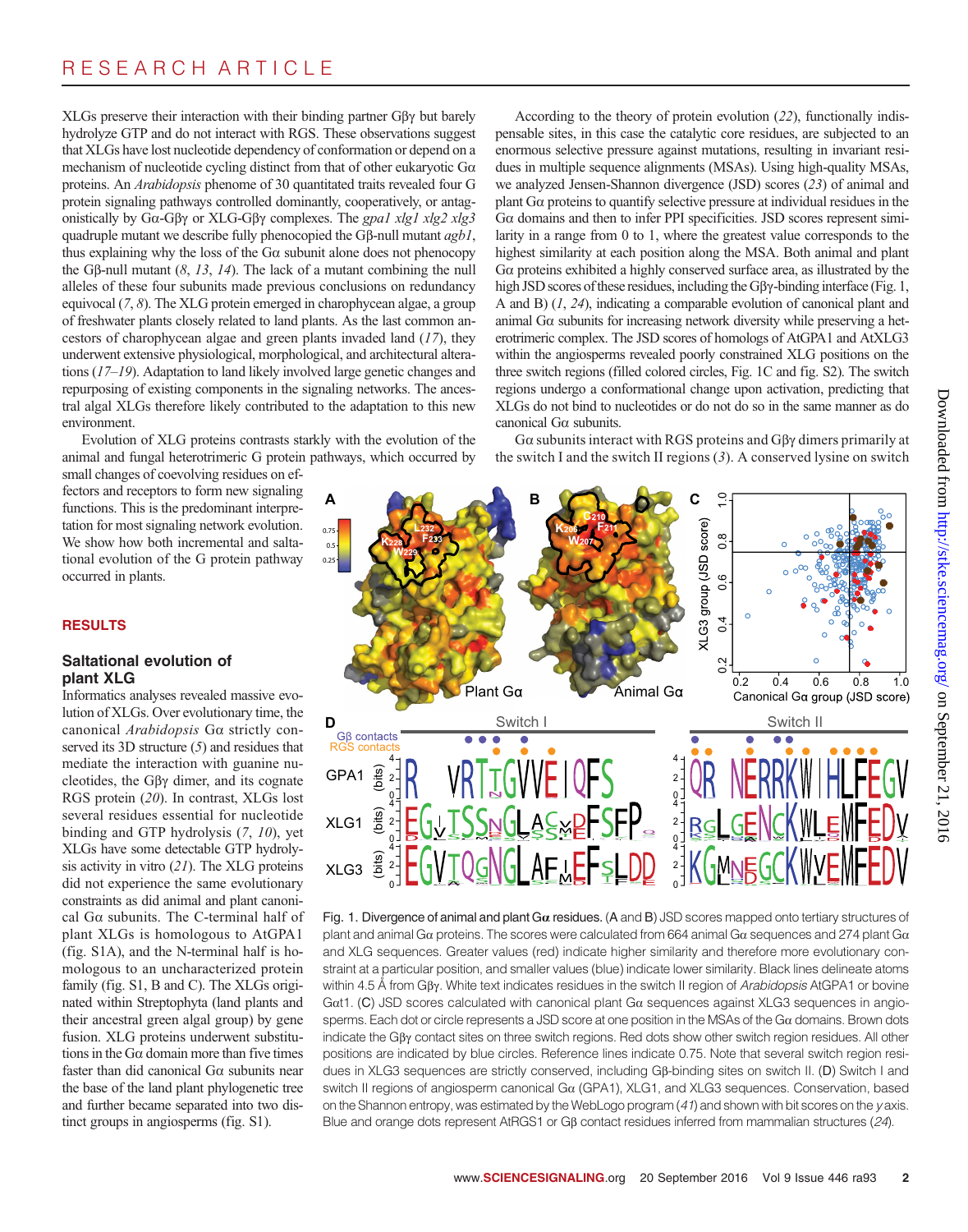II—equivalent to AtGPA1-Lys<sup>228</sup>, AtXLG3-Lys<sup>667</sup>, and bovine Gat1-Lys<sup>206</sup>—docks into a negatively charged pocket formed by two aspartic acids in G $\beta$  (24), whereas another conserved hydrophobic residue equivalent to AtGPA1-Leu<sup>232</sup>, AtXLG3-Met<sup>671</sup>, and bovine G $\alpha$ t1-Cys<sup>210</sup> forms a hydrophobic core with adjacent hydrophobic residues in G $\beta$  (24). Two conserved hydrophobic residues, equivalent to AtGPA1-Trp<sup>229</sup> and AtGPA1-Phe233, also contribute to the hydrophobic interaction between the G $\alpha$  subunit and the G $\beta\gamma$  dimer (fig. S3). XLGs, despite rapid evolution from the ancestor, conserved the central residues for making contact with <sup>G</sup>b (Fig. 1D and fig. S2, D and E) but underwent mutation of most residues in the switch I region. The amino acid changes in XLGs include an evolutionarily conserved threonine that is indispensable for the Ga-RGS interaction in animals and plants (Fig. 1D and fig. S4) (20, 25, 26). The conservation scores also indicated that residues required for nucleotide hydrolysis were mutated in XLGs. AtXLG1 and AtXLG3 displayed weak but detectable GTP hydrolysis in vitro (fig. S5B), suggesting the requirement for a guanosine triphosphatase–activating protein to support nucleotide cycling in vivo. It was reported that calcium increases the GTP hydrolysis rate of AtXLG2 (21), but evidence here indicates that this is not likely to be true for AtXLG1 or AtXLG3 (fig. S5B). In summary, the evolutionary analyses predict that XLG proteins bind to the G $\beta\gamma$  dimer but not to RGS proteins.

We validated the evolutionary inference of the protein couplings with in vitro biochemistry, using glutathione S-transferase (GST)–tagged  $Ga$  and AtXLGs and His-tagged AtRGS1 proteins expressed in Escherichia coli and a  $G\beta\gamma$  (AGB1-AGG1) dimer produced in Sf9 insect cells (Fig. 2 and fig. S5) (27). AtGPA1 and AtXLG3 bound G $\beta\gamma$  in the presence of GDP (Fig. 2, A and B), suggesting that AtXLG3 constrained and used the conserved switch II residues for binding G $\beta\gamma$ . AtXLG1 did not bind the G $\beta\gamma1$ complex, possibly because its preferred binding partner is  $G\beta\gamma2$ , as observed in yeast cells  $(8)$ . The presence of aluminum fluoride, a stabilizer of the G $\alpha$  catalytic transition state, abolished the AtGPA1-GB $\gamma$  interaction but not the  $AtXLG3-G\beta\gamma$  interaction, suggesting that this interaction is independent of a conformational change of AtXLG3 and that AtXLG3 has lost its nucleotide dependency. The plant G protein complex may have an uncharacterized binding interface between  $Ga$  and  $Gy$  conferring the subtype-dependent couplings between AtXLGs and AGB1-AGG dimers, because a previous experiment showed that AGB1 was not needed for AtXLGs to interact with Gy in yeast two-hybrid assays  $(8)$ . We detected an interaction between AtGPA1 and AtRGS1 only in the presence of aluminum fluoride (Fig. 2B) but no interaction between AtXLG1 or AtXLG3 and AtRGS1, supporting our prediction that XLGs rapidly evolved near the base of the land plant phylogenetic tree and lost RGS-mediated negative regulation.

#### Biological traits attributed to  $Ga-G\beta\gamma$  and  $XLG-G\beta\gamma$  complexes

AtGPA1 and AtXLGs have multiple physiological roles in planta. Null mutations in Arabidopsis  $G\beta$  (agb1) influence more than 20 measurable traits ranging from morphology to environmental responses (2), whereas null alleles of the canonical G $\alpha$  (gpa1) or the XLGs (xlg1, xlg2, and xlg3) only partially recapitulated the  $agb1$  phenotypes  $(2, 7, 8, 12, 13, 28)$ . However, it is possible that the predominant phenotypes of agb1 may arise from a heterotrimer-independent role of G $\beta\gamma$ . Previous studies (7–10) examined xlg mutant phenotypes but did not include a gpa1 xlg1 xlg2 xlg3 quadruple mutant and therefore were not complete genetic epistasis analyses. To determine the functional relationship between the GPA1-G $\beta\gamma$  and XLG-G $\beta\gamma$ pathways, we combined null alleles of the genes encoding  $G\alpha$  and all three XLGs and analyzed the phenotypic profile of this quadruple mutant (gpa1  $xlg123$ ) compared to other single and compound G protein null mutants

(Fig. 3, figs. S6 to S11, and Table 1). Some of the 30 phenotypes we quantified had not previously been examined in G protein mutants.

The *gpa1 xlg123* quadruple mutant fully phenocopied the archetypal  $agb1$  leaf shape (Fig. 3, A and B), an  $agb1$  trait apparently different from the gpa1 or xlg123 mutant phenotypes (12, 29). Longitudinal leaf growth decreased partially in the gpa1 and the xlg123 null mutants and more severely in the gpa1 xlg123 quadruple, agb1 single, and agg1 agg2 agg3 triple (agg123) mutants. Leaf width, on the other hand, was increased in the gpa1 mutants and reduced in the xlg123 mutants (Fig. 3A). The gpa1 xlg123 quadruple, agb1 single, and the agg123 triple mutants displayed wild-type leaf width, an additive effect of the *gpa1* and *xlg123* mutations. The same genetic relationship was observed for seed and silique morphology (fig. S6), suggesting the additive or antagonistic effect of G protein pathways in shoot development.

The *agb1* mutation confers a larger root mass due to a longer primary root and increased number of lateral roots (13), but this is not the case for the gpa1 single or  $xlg123$  triple null mutants  $(9, 10, 13)$ . The gpa1 and  $xlg123$ mutants displayed a marginal increase in primary root length and the number of lateral roots, whereas the gpa1 xlg123 quadruple mutant recapitulated the larger agb1 root mass phenotype (Fig. 3C and fig. S7). Similarly, mutations in gpa1 and xlg123 additively suppressed the abscisic acid response in seed germination (fig. S7C), increased the sensitivity to high glucose (fig. S7D), and increased both the length and width of the SAM (fig. S8). In contrast to the enlarged SAM, the *gpa1* and *agb1* mutants had a reduced number of epidermal cells in the hypocotyl, an in vivo indicator of reduced cell proliferation in the shoot  $(13, 14)$ . We imaged hypocotyls of the mutants at high



Fig. 2. Arabidopsis XLG physically couples with  $G\beta\gamma$  but not with RGS. In vitro interaction between GST-tagged AtGPA1, AtXLG1, or AtXLG3 and His-tagged Gβγ1 or AtRGS1. (A and B) Gβγ1 (AGB1-AGG1) protein or the cytoplasmic domain of RGS1 was pulled down by GDP-bound  $Ga$  proteins (full-length AtGPA1 or  $Ga$  domain of AtXLG1 or AtXLG3) with or without aluminum fluoride (AlF) using glutathione-Sepharose. AGB1-AGG1, RGS1, and GST-Ga-XLG proteins were separated on a polyacrylamide gel and detected with antibodies that recognize AGB1, AtRGS1, or GST. The control lanes show binding of G<sub>B</sub>y or RGS1 to glutathione-Sepharose alone. WB, Western blot. (C and D) The abundance of AGB1 or AtRGS1 was quantified with ImageJ and shown as relative values of interaction with AtGPA1. Error bars show SDs of two independent assays.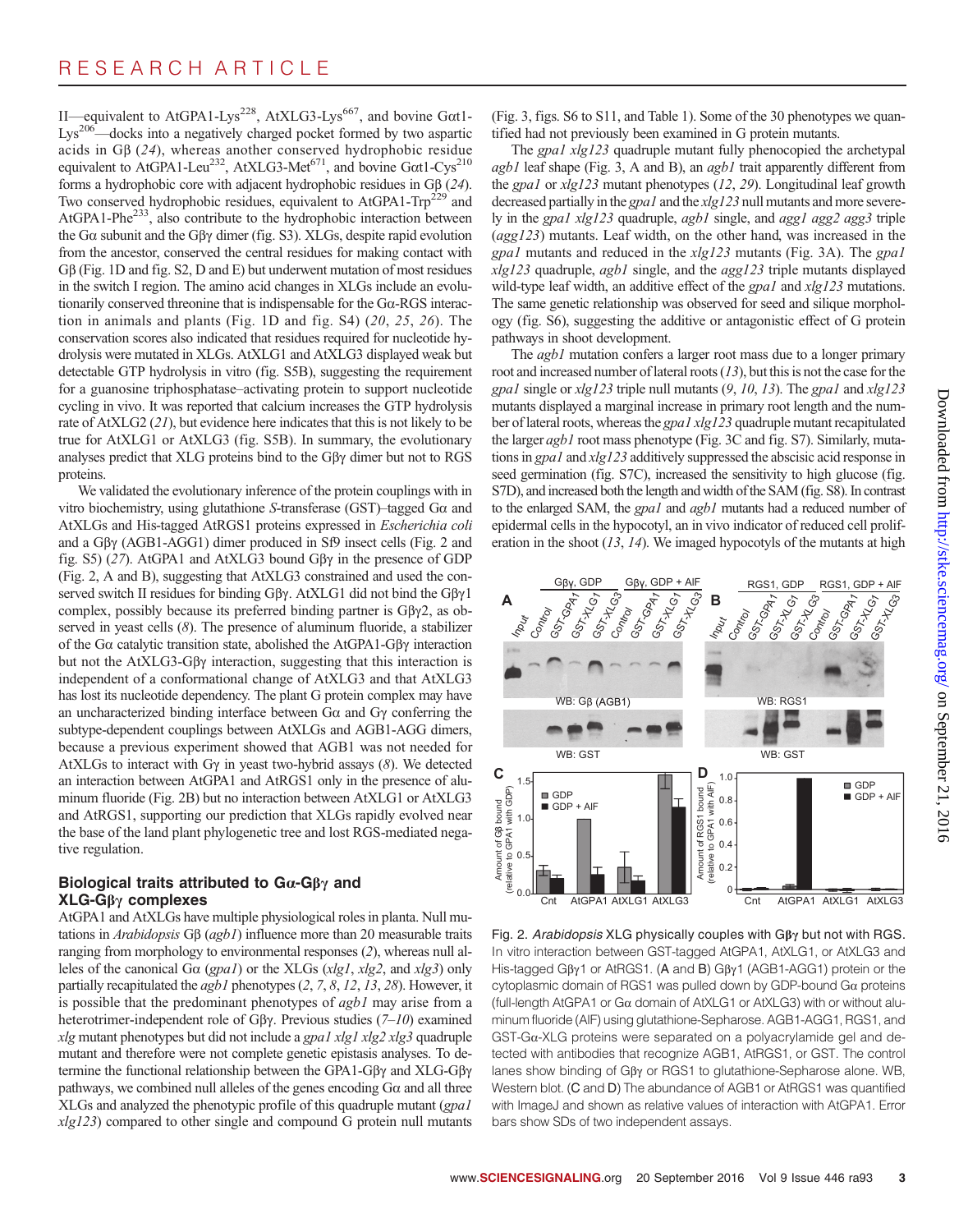magnification using scanning electron microscopy (Fig. 3D and fig. S9). The number of epidermal cells decreased slightly in the xlg123 mutant (11%), whereas in the gpa1, agb1, agg123, and gpa1 xlg123 mutants, the decrease was substantial (30 to 49%) (Fig. 3D), indicating that cell proliferation is primarily controlled by AtGPA1 rather than the XLGs.

We next examined biotic and abiotic stress responses of G protein mutants (Fig. 3E and figs. S10 and S11). The agb1 single, xlg123 triple, and the agg123 triple null mutants displayed hypersensitivity to multiple stresses (2, 28, 30, 31), whereas the gpa1 mutant had wild-type stress responses. Sodium chloride treatment severely arrested leaf growth in the xlg123 triple, gpa1 xlg123 quadruple, agb1 single, and agg123 triple mutants but not in the gpa1 mutant or Col-0 control (Fig. 3E). The same set of G protein mutant alleles (xlg123, gpa1 xlg123, agb1, and agg123) displayed a similar pattern of responses to fungal and bacterial infections—the bacterial peptide flg22 (an activator of the pathogen-associated molecular pattern defense response), AtPEP1 (a peptide activator of the danger-associated molecular pattern response), and the nucleoside antibiotic tunicamycin (an activator of the unfolded protein response) (figs. S10 and S11)—indicating





that pathways involved in multiple stress responses are biased toward XLGs rather than canonical Ga. The three isoforms of XLGs enable further signaling complexities in *Arabidopsis*, because the three isoforms redundantly regulate sodium chloride and tunicamycin resistance (8), whereas only AtXLG2 mediates cellular responses to pathogens and flg22 peptide (7). Environmental conditions on the land fluctuate more rapidly than aquatic environmental conditions. Streptophyte terrestrialization would have required the adaptation to different pathogens and new environmental conditions that the preterrestrialized algal ancestors to land plants would likely not have experienced.

All measured traits were subjected to cluster analysis (Fig. 4A) and principal components analysis (Fig. 4, B and C), and categorized to extract existing patterns of plant G protein pathways observed in Arabidopsis mutants. A hierarchical clustering of the phenotypic profile classified the requirement for G protein pathways into four categories: (i) additive bi-parallel, in which both canonical AtGPA1 and XLGs are required (root development); (ii) antagonizing, in which AtGPA1 and XLG signaling antagonize one another (leaf width); (iii) AtGPA1-biased (number of hypocotyl

epidermal cells); and (iv) XLG-biased (shoot length and stress responses) (Fig. 4D). Principal components analysis of the first two components, which jointly account for 89% of the overall variance in the phenome data (Fig. 4B), showed an apparent cluster composed of the *agb1*, *agg123*, and gpa1 xlg123 mutants.

#### **DISCUSSION**

The divergence of the ancestral  $G\alpha$  into  $G\alpha$ plus three XLGs redistributed the functionality of the single ancestral G protein unit into two parallel pathways. A charophycean alga invaded land from fresh water ~500 million years ago and adapted to diverse environments  $(17)$ . This drastic change in environments presumably drove a rapid and massive evolution of plant signaling networks. Gene duplication of Ga occurred early in the ancestor of land plants and resulted in the appearance the  $XLG-G\beta\gamma$ complex, but it is unclear from gene sequences if XLG evolution was under selective pressure or whether this highly divergent Ga homolog had an important function at all. Many XLG functions documented in our Arabidopsis phenome, such as stress responses, contributed to the success of plant terrestrialization, whereas only a few functions of the canonical  $G\alpha$  seem to be relevant in this respect. Thus, the XLG-Gβγ complex was likely essential for plants to adapt to the marked changes and instability of the newly colonized environment.

Our phenotypic profiling also suggests that AtGPA1 and the XLGs, along with three AGGs, account for all the G protein signaling complexity in Arabidopsis; however, it is still unclear how AtGPA1,  $XLGs$ , and G $\beta\gamma$  transmit signals from upstream regulators to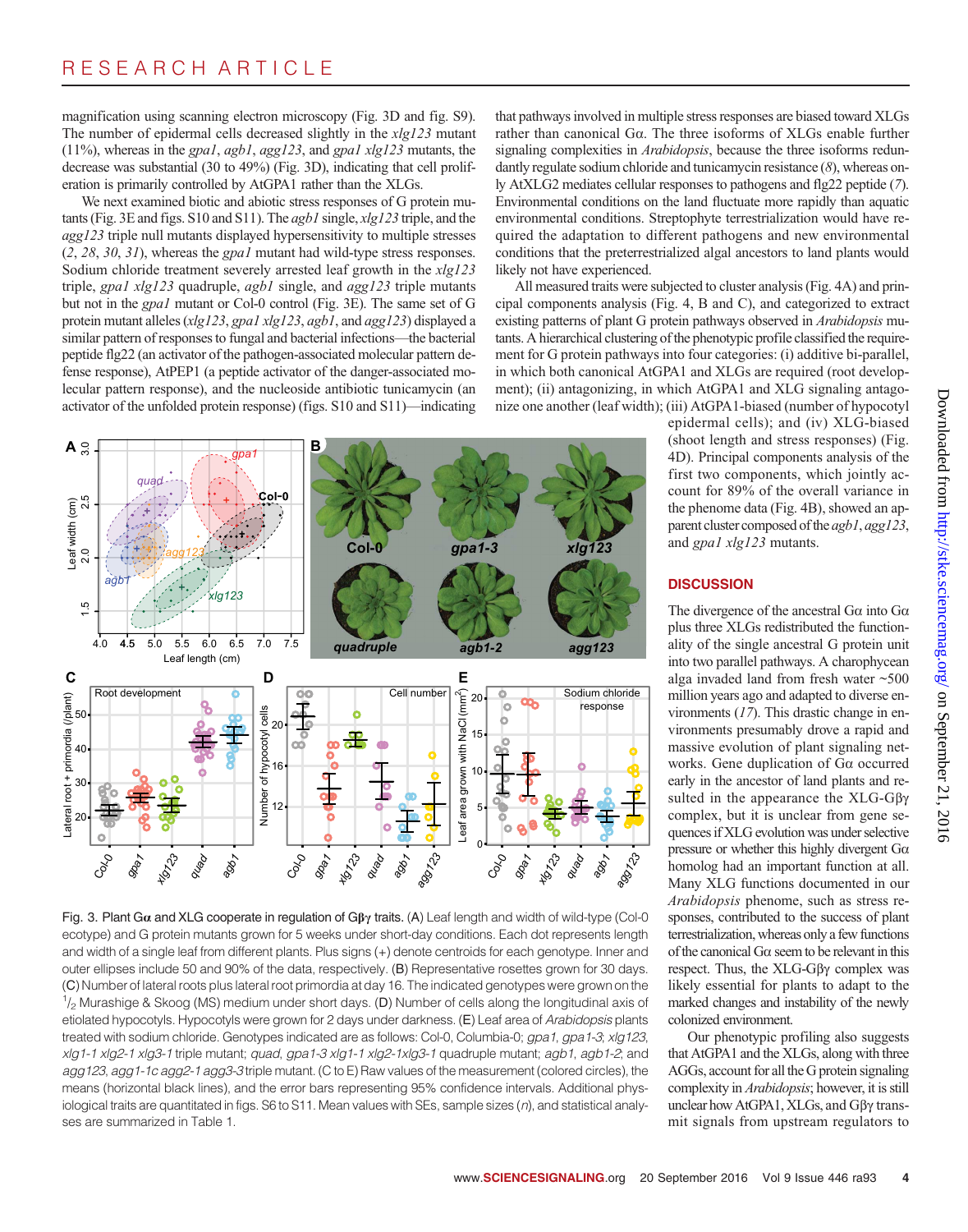Table 1. Summary of physiological data. Shown are means  $\pm$  SEs of the means, with sample numbers in parentheses and statistical significance symbols determined by either parametric or nonparametric oneway analysis of variance (ANOVA). \* or \*\* indicates significant difference from the Col-0 value, with the P value less than 0.05 or 0.01, respectively, using the parametric test. † or †† indicates significant difference at the P value less than 0.05 or 0.01, respectively, using the nonparametric test. n.s., no significant difference at the P value of 0.05. Note that seeds from Col-0 plants from both A.M.J.'s and D.J.'s laboratories were used for the measurement of shoot apical meristem (SAM) size. See fig. S8 for statistical information of SAM data. ROS, reactive oxygen species; a.u., arbitrary units; N.A., not analyzed.

|                                                   |                         |                                    | xlg1 2 3                                                                                      |                                                                        |                                                                                                            |                                                         |
|---------------------------------------------------|-------------------------|------------------------------------|-----------------------------------------------------------------------------------------------|------------------------------------------------------------------------|------------------------------------------------------------------------------------------------------------|---------------------------------------------------------|
|                                                   | Col-0                   | $g$ pa1-3                          |                                                                                               | gpa1 xlg1 23                                                           | $a$ gb1-2                                                                                                  | agg1 2 3                                                |
|                                                   |                         |                                    | Root                                                                                          |                                                                        |                                                                                                            |                                                         |
| Length (mm)                                       | $49.2 \pm 1.9$ (21)     | $69.2 \pm 1.3$ (26) <sup>++</sup>  | $62.4 \pm 1.4$ (15)                                                                           | $87.6 \pm 1.9$ (26) <sup>++</sup>                                      | $85.8 \pm 1.4$ (17) <sup>++</sup>                                                                          | N.A.                                                    |
| Lateral root (/plant)                             | $17.3 \pm 0.7$ (21)     | $19.7 \pm 0.6$ (26)                | $17.5 \pm 0.9$ (15)                                                                           | $32.0 \pm 0.8$ (26)**                                                  | $33.9 \pm 1.0$ (17)**                                                                                      | N.A.                                                    |
| Lateral root + lateral<br>root primordia (/plant) | $22.1 \pm 0.8$ (21)     | $25.8 \pm 0.7$ (26)*               | $23.5 \pm 1.0$ (15)                                                                           | 42.1 $\pm$ 0.8 (26)**                                                  | $44.1 \pm 1.0$ (17)**                                                                                      | N.A.                                                    |
|                                                   |                         |                                    | <b>Hypocotyl</b>                                                                              |                                                                        |                                                                                                            |                                                         |
| Length (mm)                                       | $5.51 \pm 0.11$ (128)   | $4.92 \pm 0.12$                    | $4.03 \pm 0.09$                                                                               | $3.40 \pm 0.13$                                                        | $3.01 \pm 0.07$                                                                                            | $3.37 \pm 0.10$                                         |
|                                                   |                         | $(113)$ <sup>++</sup>              | $(128)$ <sup>++</sup>                                                                         | $(123)$ <sup>++</sup>                                                  | $(127)$ <sup>++</sup>                                                                                      | $(125)$ <sup>++</sup>                                   |
| Cell number                                       | $20.8 \pm 0.6$ (10)     | $13.8 \pm 0.8$ (13)**              | $18.6 \pm 0.3$ (9)                                                                            | $14.5 \pm 0.9$ (10)**                                                  | $10.6 \pm 0.5$ (10)**                                                                                      | $12.3 \pm 1.1$ (7)**                                    |
|                                                   |                         |                                    | <b>Rosette leaf</b>                                                                           |                                                                        |                                                                                                            |                                                         |
| Length (cm)                                       | $6.63 \pm 0.08$ (20)    | $6.33 \pm 0.085$ (12)              | $5.51 \pm 0.12$ (12)**                                                                        |                                                                        | $4.88 \pm 0.10$ (12)** $4.73 \pm 0.09$ (12)** $4.96 \pm 0.08$ (12)**                                       |                                                         |
| Width (cm)                                        | $2.21 \pm 0.04$ (20)    | $2.53 \pm 0.06$ (12)**             | $1.71 \pm 0.05$ (12)**                                                                        | $2.44 \pm 0.05$ (12)**                                                 | $2.11 \pm 0.05$ (12)                                                                                       | $2.11 \pm 0.05$ (12)                                    |
| Ratio                                             | $3.01 \pm 0.04$ (20)    | $2.52 \pm 0.08$ (12)               | $3.24 \pm 0.06$ (12)                                                                          |                                                                        | $2.00 \pm 0.03$ (12) † $2.25 \pm 0.04$ (12) † $2.36 \pm 0.05$ (12) †                                       |                                                         |
|                                                   |                         |                                    | <b>Silique</b>                                                                                |                                                                        |                                                                                                            |                                                         |
| Length (mm)                                       | $12.5 \pm 0.2$ (24)     | $12.6 \pm 0.2$ (14)                | $11.6 \pm 0.1$ (19)                                                                           |                                                                        | $9.58 \pm 0.17$ (14) <sup>†</sup> † $9.25 \pm 0.06$ (14) <sup>†</sup> † $8.95 \pm 0.20$ (12) <sup>††</sup> |                                                         |
| Width (mm)                                        | $1.14 \pm 0.02$ (24)    | $1.24 \pm 0.03$ (14)               | $1.05 \pm 0.01$ (19) <sup>+</sup>                                                             | $1.07 \pm 0.02$ (14)                                                   |                                                                                                            | $1.21 \pm 0.02$ (14) $1.01 \pm 0.02$ (12) <sup>++</sup> |
| Ratio                                             | $11.0 \pm 0.1$ (24)     | $10.2 \pm 0.3$ (14)                | $11.0 \pm 0.2$ (19)                                                                           |                                                                        | $8.95 \pm 0.21$ (14) † 7.69 $\pm$ 0.17 (14) † 8.90 $\pm$ 0.16 (12) † †                                     |                                                         |
| Blunt tip                                         | <b>No</b>               | Yes                                | No                                                                                            | Yes                                                                    | Yes                                                                                                        | N.A.                                                    |
|                                                   |                         |                                    | Seed                                                                                          |                                                                        |                                                                                                            |                                                         |
| Length (mm)                                       | $0.498 \pm 0.003$ (115) | $0.456 \pm 0.003$                  | $0.436 \pm 0.005$                                                                             | $0.445 \pm 0.004$                                                      | $0.443 \pm 0.003$                                                                                          | $0.453 \pm 0.003$                                       |
|                                                   |                         | $(99)$ ††                          | $(93)$ ††                                                                                     | (90)††                                                                 | $(94)$ ††                                                                                                  | $(85)$ <sup>++</sup>                                    |
| Width (mm)                                        | $0.300 \pm 0.002$ (115) | $0.301 \pm 0.003$                  | $0.280 \pm 0.003$ (93) † $0.306 \pm 0.003$ (90) $0.301 \pm 0.003$ (94) $0.298 \pm 0.002$ (85) |                                                                        |                                                                                                            |                                                         |
|                                                   |                         | (99)                               |                                                                                               |                                                                        |                                                                                                            |                                                         |
| Ratio                                             | $1.67 \pm 0.02$ (115)   | $1.53 \pm 0.02$ (99) <sup>++</sup> | $1.57 \pm 0.02$ (93) <sup>††</sup><br><b>SAM</b>                                              | $1.46 \pm 0.02$ (90) † $1.48 \pm 0.01$ (94) † $1.52 \pm 0.01$ (85) † † |                                                                                                            |                                                         |
| Length $(\mu m)$                                  | AJ, $17.3 \pm 1.0$ (19) | $20.2 \pm 1.0$ (19)                | $18.3 \pm 0.8$ (38)                                                                           | $27.8 \pm 1.0$ (33)                                                    | $23.5 \pm 1.0$ (21)                                                                                        | $25.8 \pm 1.2$ (20)                                     |
|                                                   | DJ, $21.6 \pm 1.0$ (20) |                                    |                                                                                               |                                                                        |                                                                                                            |                                                         |
| Width $(\mu m)$                                   | AJ, $90.1 \pm 3.1$ (19) | $95.8 \pm 3.0$ (19)                | $85.3 \pm 1.7$ (38)                                                                           | $102.9 \pm 2.7$ (33)                                                   | $106.9 \pm 3.1$ (21)                                                                                       | $99.8 \pm 2.0$ (20)                                     |
|                                                   | DJ, $97.0 \pm 2.2$ (20) |                                    |                                                                                               |                                                                        |                                                                                                            |                                                         |
| Immune response                                   |                         |                                    |                                                                                               |                                                                        |                                                                                                            |                                                         |
| Fusarium                                          | $5.00 \pm 0.48$ (20)    | $3.28 \pm 0.62$ (18)               | $8.27 \pm 0.27$ (15) <sup>+</sup>                                                             |                                                                        | $8.47 \pm 0.29$ (17) <sup>++</sup> $8.65 \pm 0.48$ (20) <sup>++</sup>                                      | $7.05 \pm 0.91$ (20)                                    |
| Pseudomonas                                       | $4.74 \pm 0.09$ (4)     | $4.92 \pm 0.29$ (4)                | $5.91 \pm 0.21$ (4)                                                                           | $6.10 \pm 0.05$ (4) <sup>+</sup>                                       | $5.77 \pm 0.11$ (4)                                                                                        | $5.44 \pm 0.03$ (4)                                     |
|                                                   |                         |                                    | Abiotic stress response                                                                       |                                                                        |                                                                                                            |                                                         |
| NaCl (leaf area) $(mm^2)$                         | $9.62 \pm 1.34$ (17)    | $9.56 \pm 1.50$ (16)               | $4.15 \pm 0.32$ (15) <sup>+</sup>                                                             | $4.99 \pm 0.47$ (16)                                                   | $3.77 \pm 0.40$ (17) <sup>+</sup>                                                                          | $5.58 \pm 0.85$ (16)                                    |
| Tunicamycin (survival                             | $1.00 \pm 0.03$ (16)    | $0.90 \pm 0.05$ (16)               | $0.09 \pm 0.03$ (15) <sup>++</sup>                                                            |                                                                        | $0.05 \pm 0.03$ (15) † $0.02 \pm 0.01$ (15) † $0.02 \pm 0.02$ (11) † †                                     |                                                         |
| score)                                            |                         |                                    |                                                                                               |                                                                        |                                                                                                            |                                                         |
| Cadmium (root growth)                             | $3.14 \pm 0.25$ (14)    | $2.96 \pm 0.50$ (13)               | $1.67 \pm 0.24$ (12) <sup>†</sup>                                                             | $1.95 \pm 0.28$ (11)                                                   | $1.42 \pm 0.21$ (13) † †                                                                                   | $2.42 \pm 0.31$ (12)                                    |
| (mm/day)                                          |                         |                                    |                                                                                               |                                                                        |                                                                                                            |                                                         |
|                                                   |                         |                                    | 6% D-glucose response                                                                         |                                                                        |                                                                                                            |                                                         |
| Chlorophyll $(\mu g/mm^2)$                        | $27.7 \pm 1.77$ (82)    | $25.2 \pm 1.16$ (78)               | $18.8 \pm 1.19$ (75)**                                                                        |                                                                        | $16.9 \pm 1.17$ (78)** 15.1 $\pm$ 0.868 (80)**                                                             | N.A.                                                    |
|                                                   |                         |                                    | <b>ROS production</b>                                                                         |                                                                        |                                                                                                            |                                                         |
| AtPep1 (sum) (a.u.)                               | $6,250 \pm 925$ (22)    |                                    | $6,640 \pm 1,050$ (22) $1,030 \pm 145$ (21) <sup>++</sup>                                     | $947 \pm 78$ (22) † †                                                  | $829 \pm 74$ (22) † †                                                                                      | $911 \pm 95$ (16) <sup>++</sup>                         |
| AtPep1 (peak) (a.u.)                              | $1,020 \pm 149$ (22)    | $1,070 \pm 131$ (22)               | $161 \pm 11.5$ (21) <sup>+</sup>                                                              |                                                                        | $91.7 \pm 9.35$ (22) † 88.8 $\pm$ 8.38 (22) † 99.9 $\pm$ 11.3 (16) † †                                     |                                                         |
| fig22, AtPep1 (sum)                               | $37,900 \pm 5,280$      | $40,800 \pm 5,210$                 | $3,880 \pm 750$                                                                               | $7.070 \pm 903$                                                        | $9,300 \pm 1,460$                                                                                          | $14,800 \pm 2,740$                                      |
| (a.u.)                                            | (20)                    | (17)                               | $(20)$ <sup>++</sup>                                                                          | $(20)$ <sup>++</sup>                                                   | $(20)$ <sup>++</sup>                                                                                       | $(16)$ <sup>+</sup>                                     |
| flg22, AtPep1 (peak)                              | $8,050 \pm 988$ (20)    | $8,500 \pm 1,030$ (17)             | $683 \pm 161$ (20) <sup>++</sup>                                                              |                                                                        | $1,400 \pm 187$ (20) † $1,910 \pm 309$ (20) † †                                                            | $3,270 \pm 610$ (16)                                    |
| (a.u.)                                            |                         |                                    |                                                                                               |                                                                        |                                                                                                            |                                                         |
| flg22 (sum) $(10^3 \times a.u.)$                  | $164 \pm 13(8)$         | $161 \pm 13(8)$                    | $107 \pm 14$ (8)*                                                                             | $100 \pm 8$ (8)*                                                       | $105 \pm 14$ (8)*                                                                                          | $103 \pm 12 (8)^{*}$                                    |
| flg22 (peak) $(10^3 \times a.u.)$                 | $9.78 \pm 0.90$ (8)     | $10.2 \pm 1.13$ (8)                | $6.15 \pm 0.82$ (8)                                                                           | $5.75 \pm 0.49$ (8)*                                                   | $6.33 \pm 0.93$ (8)                                                                                        | $5.74 \pm 0.90$ (8)*                                    |

downstream effectors. Unlike the canonical mechanism of G protein regulation, AtXLG2 undergoes phosphorylation by the bacterial peptide flg22, presumably leading to trimer dissociation and ROS production (32). A similar phosphorylation mechanism may function in other XLG-biased pathways. Besides the divergent roles of the two  $Ga$  subtypes,  $G\beta\gamma$  dimers potentially transmit signals to other effectors in addition to inhibiting nucleotide exchange on GPA1 and XLGs, as they do in animals and yeast.

Genes encoding G proteins were independently lost several times during the ~1 billion years from an ancestral archaeplastidan until becoming conserved genes in a land plant ancestor, indicating a weak biological constraint on evolution of the ancestral  $Ga-G\beta\gamma$  complex. Although all sequenced land plant genomes conserve XLG genes (33), genes comprising the canonical Ga-Gbg machinery have been less constrained in the plant kingdom. The bryophyte *Physcomitrella patens*, which separated from a vascular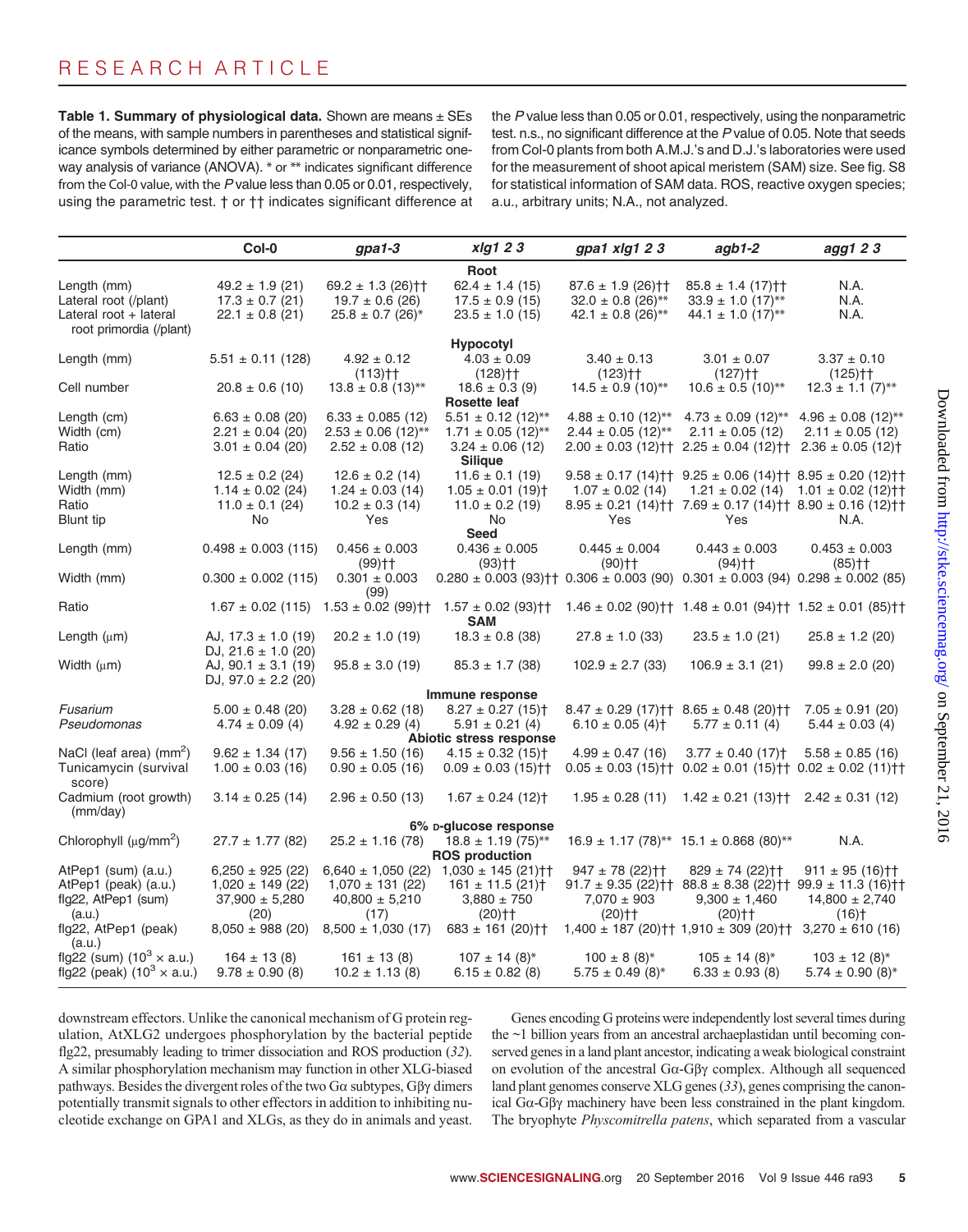

Fig. 4.  $Ga-G\beta\gamma$  and XLG-G $\beta\gamma$  complexes enable four biological responses in Arabidopsis. (A) Phenotypic profile of wild-type Col-0 plants and G protein mutants. The heat map indicates a decrease (green) or an increase (red) with respect to the mean value of six genotypes, as quantitated in Table 1. Each row represents individual physiological traits ordered by the hierarchical clustering algorithm. NA, not analyzed; LR, lateral root; LPR, lateral root + lateral root primordia; SAM, shoot apical meristem. (B and C) Principal components analysis of the phenotypic patterns for six Arabidopsis genotypes. (B) The first two components are plotted. The first component

plant lineage near the land plant base  $\sim$ 450 million years ago (34), has an  $XLG-G\beta\gamma$  complex but lacks the canonical G $\alpha$  and RGS genes, supporting our conclusion of the loss of XLG interaction with RGS. Also, most cereals in the monocot lineage lack RGS proteins, which inhibit signaling by canonical G $\alpha$  but not signaling by XLG (Fig. 2). These gene preservation patterns, along with the narrow physiological roles (Fig. 4), suggest that the canonical  $G\alpha$  machinery inherited a small fraction of ancestral  $G$  protein functions, specifically those involved in development.

In both plants and animals, G protein networks evolved to cooperatively regulate cellular responses. Of central importance to the adaptability of these networks is the ability to form multiple combinations of trimers using different G $\alpha$  and G $\gamma$  proteins (7, 20, 35, 36). In plants, diversification of the G protein network first involved the multiplication of  $Ga$  genes in an ancestor preceding the emergence of land plants (fig.  $S1$ ), creating  $G\alpha$  and XLG ancestors, and  $Gy$  genes, which later evolved into three angiosperm  $Gy$ classes (36). Eukaryotic Ga genes, including both animal and canonical plant Ga, evolved under similar selective pressures, highly constraining the residues involved in binding Gb and the residues involved in nucleotide binding and hydrolysis. Whereas canonical plant  $Ga$  homologs slowly evolved and retained these typical Ga properties of the prototypical plant <sup>G</sup>a ancestor, XLG genes underwent comprehensive mutation of the residues that mediate these properties, thus conferring new properties to the signaling pathway.

shows the additive effects of the gpa1 or xlg123 mutants, and the second component represents the opposite effect between the gpa1 and xlg123 mutants. (C) Factor analysis of phenotypic traits that contribute to the first two components. The first component is attributed to various phenotypic traits observed in G protein mutants, and the second component is mainly associated with shoot width traits. (D) Four distinctive G protein pathways made by canonical  $Ga-G\beta\gamma$  and nonconventional XLG-Gbg complexes mediate responses to different endogenous or environmental cues.

Gradual versus saltational evolution has been debated since the origin of evolutionary theory itself. As related in a series of letters between Thomas Henry Huxley and Charles Darwin (37), Darwin's credence of "natura non facit saltum" (nature does not make jumps) was cautioned wisely by Huxley. The evolution of the plant G protein pathway is here suggested as a noteworthy example where both Darwin's gradual and Huxley's saltational models of evolution may have operated in parallel. The extensive evolution of XLG subunits, which was completed at least 500 million years ago when plants adapted to terrestrial environments, led to more complex signaling processes in response to extracellular cues. The emergence of XLG pathways may have empowered ancestral terrestrial plants to rapidly adapt to the harsh environmental changes at the earliest stage of plant colonization of land.

#### MATERIALS AND METHODS

#### Sequence retrieval and MSA

<sup>G</sup>a homologous sequences were retrieved from the UniProt proteome, Uni-ProtKB, and Phytozome 10 databases using the HMMER or BLAST programs. Picea glauca, Pinus taeda, Marchantia polymorpha,Klebsormidium flaccidum, and Homo sapiens sequences were collected from the National Center for Biotechnology Information expression sequence tag database or our previous publication (20). The retrieved sequences were aligned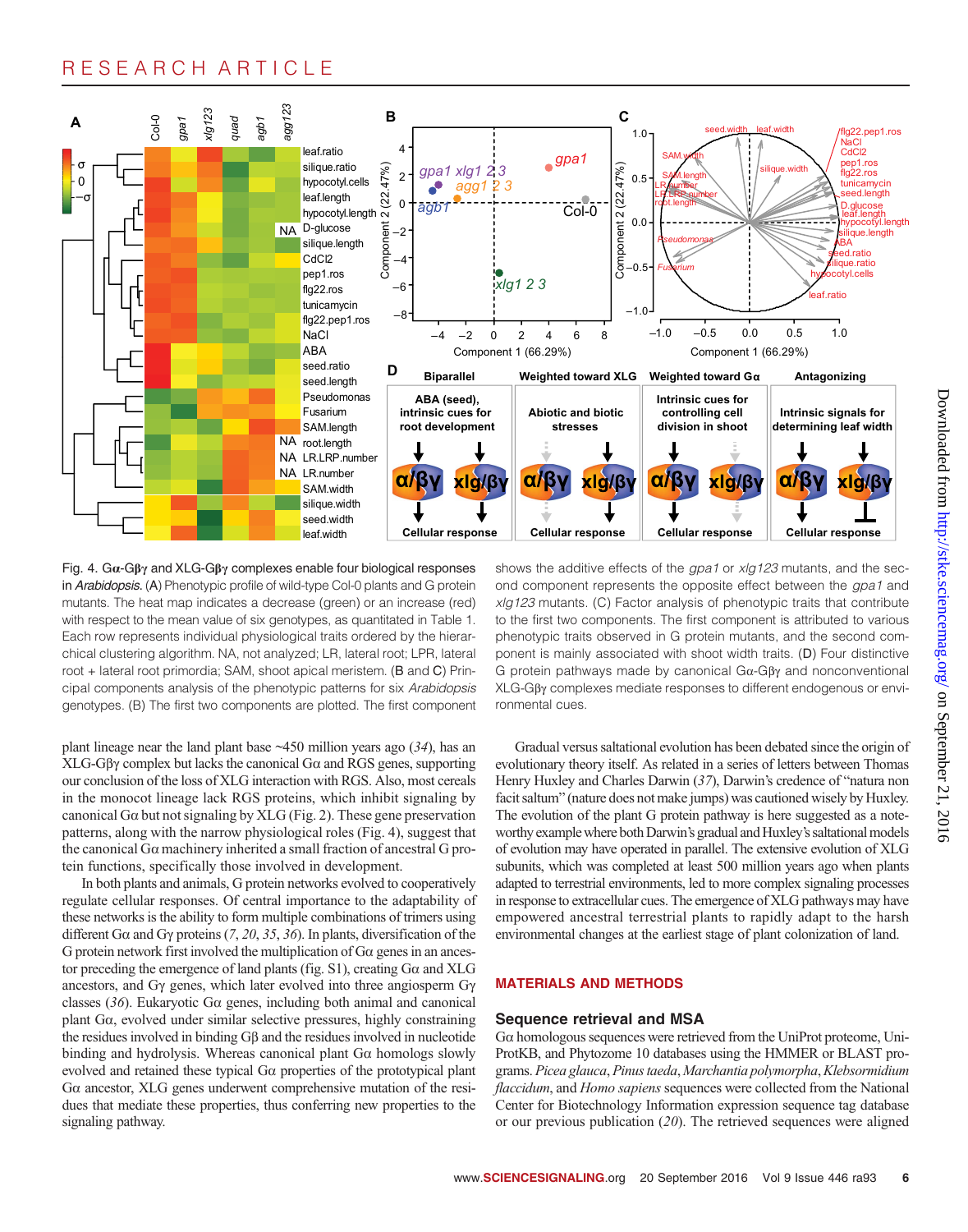with the MAFFT software version 7 (38). Redundant sequences and positions having 90% or more gaps were removed. Sequences having 240 or more residues in the G $\alpha$  domain, corresponding to residues from Glu<sup>35</sup> to  $Arg<sup>374</sup>$  of AtGPA1, were used for phylogenetic analysis with the R package phangorn (39). An initial phylogeny of 309 sequences was constructed by the neighbor-joining method with the Jones-Taylor-Thornton substitution model. The maximum likelihood method estimated model parameters including edge length, tree topology,  $\gamma$  rate, and proportion of variable size. Two hundred bootstrap iterations were performed with maximum likelihood consideration of tree topology and edge length estimations. H. sapiens <sup>G</sup>ai1 and Gaq sequences were used as outgroups. A phylogenetic tree, shown in fig. S1, includes organism names and gene identifiers in the UniProt or Phytozome databases.

### Structure homology modeling

AtGPA1 structure was modeled in a complex with AGB1-AGG1 or RGS1 using the Modeller software version 9.15 (40). The sequences used are AtGPA1 (residues from Lys<sup>36</sup> to Arg<sup>374</sup>), AtXLG3 (residues from Lys<sup>428</sup> to Lys<sup>816</sup>), AGB1 (residues from His<sup>10</sup> to Ala<sup>369</sup>), AGG1 (residues from Ala<sup>25</sup> to Leu<sup>58</sup>, and from Gly<sup>64</sup> to Leu<sup>78</sup>), and AtRGS1 (residues from Lys<sup>298</sup> to Lys<sup>413</sup>). Template atomic structures of animal  $G\alpha\beta\gamma$  and Arabidopsis AtGPA1 were obtained from the Protein Data Bank (PDB). Their PDB identifiers are 1GP2 (GDP-bound G $\alpha_{i1}$  with G $\beta\gamma$ ), 1GOT (GDP-bound G $\alpha_{\nu i}$  chimera with G $\beta\gamma$ ), 3AH8 (GDP-bound  $Ga<sub>q</sub>$  with G $\beta\gamma$  and the inhibitor YM-254890), and 2XTZ (GTP-bound AtGPA1). The mammalian  $G\alpha\beta\gamma$  structures were solved in their inactive GDP-bound form (24), and the published AtGPA1 structure was in its active GTP $\gamma$ S-bound form (5). The homology model of GPA1-G $\beta\gamma$  was constructed with GDP. The template structures were structurally aligned with each other and then aligned with an  $AtGPA1-G\beta\gamma$  amino acid sequence in the Modeller program. Seven structures were modeled automatically with the default settings except that molecular dynamics refinement speed was set to "very slow." The homology models of the Ga and RGS complex were generated with the same procedure and the template structures as described previously  $(25)$ . AtXLG3-G $\beta\gamma$  structures were constructed using the GPA1-G $\beta\gamma$ structure as a template. Modeled structures were assessed by the discrete optimized protein energy (DOPE) score, and the structures that have the lowest DOPE value were used for further analyses. The PyMOL v1.7.2 program was used for identifying interface residues, coloring atoms, and making final images. Atoms within  $5 \text{ Å}$  from G $\beta\gamma$  or AtRGS1 proteins were defined as interface sites.

### Entropy measurement at each position in the MSA

The Shannon entropy and JSD scores estimate conservation of residues for each position in MSA. Because erroneous gaps in MSA cause underestimation of divergence scores, we removed protein sequences that have less than 95% of positions aligned with their Arabidopsis homologs AtGPA1, AtXLG1, or AtXLG3. Angiosperm Ga and XLG proteins were retrieved as described above. The remaining sequences of 81 canonical Ga, 94 XLG1 and XLG2, and 99 XLG3 homologs were processed. Shannon entropy and JSD scores were calculated with the BLOSUM62 substitution matrix for estimating substitution probabilities and the Protein Residue Conservation Prediction program for background frequency of residue variability  $(23)$ . The JSD score was mapped on the G $\alpha$  structures. The Shannon entropy was calculated with Sequence Logos (41).

## Plasmids and proteins

Complementary DNAs (cDNAs) for expressing A. thaliana XLG1 (residues from  $Arg^{481}$  to the C terminus) and XLG3 (residues from Lys<sup>428</sup> to the C terminus) were cloned from adult leaves of Col-0 plants. The cDNAs were subsequently cloned into the E. coli vectors pDEST15 and pDEST17,

which express GST or 6× histidine-tagged proteins. The expression vectors for AtGPA1 and AtRGS1 (residues from Lys<sup>284</sup> to the C terminus) were as described (42). The expression plasmids were transformed into the ArcticExpress RP strain. The E. coli was grown in liquid LB medium in a 37°C shaker, moved to a 12°C shaker for inducing protein expression overnight with 0.3 to 0.5 mM isopropyl  $\beta$ -D-1-thiogalactopyranoside, and then harvested by centrifugation. The  $6\times$  histidine-tagged proteins were purified as described (20).

## In vitro pull down

About 0.5 µg of Arabidopsis G $\beta_1 \gamma_1$  or 1 µg of His6-RGS1 (Lys<sup>284</sup> to the C-terminus) was incubated with or without 100 µg of GST-GPA1, GST-XLG1, or GST-XLG3 in  $200 \mu$ l of  $25 \mu$ M tris-HCl (pH  $8.0$ ),  $50 \mu$ M NaCl, 1 mM dithiothreitol, 1 mM phenylmethylsulfonyl fluoride, 10 mM  $MgCl<sub>2</sub>$ , and 50 µM GDP. A transition state of G $\alpha$  was prepared by adding 10 mM NaF and  $100 \mu M$  AlCl<sub>3</sub>. GST-tagged proteins were then precipitated with glutathione-Sepharose 4B and washed with the buffer. The precipitated proteins were separated on an SDS–polyacrylamide gel electrophoresis gel and visualized with a Western blot method using antibodies specific for <sup>G</sup>b, RGS1, and GST.

## Plant materials

Arabidopsis genotypes used are the wild-type Col-0 and its transferred DNA (T-DNA) insertion lines of gpa1-3 (14),  $xlg123$  triple  $(xlg1-1 xlg2-1 xlg3-1)$ (10), agb1-2 (13), agg triple (agg1-c agg2-1 agg3-3) (36), or gpa1 xlg123 quadruple (gpa1-3 xlg1-1 xlg2-1 xlg3-1). T-DNA insertions in GPA1 and XLG genes were examined with polymerase chain reaction (fig. S12).

## Hypocotyl length

Thirty-five milliliters of  $\frac{1}{2}$  MS medium with 1% sucrose, 1% phytoagar, and 0.5% MES was poured into 100-mm square plates. The pH of the medium was adjusted to 5.7 with potassium hydroxide. Arabidopsis seeds were sterilized with 33% bleach and 0.01% Triton X-100 for 10 min and then washed with sterilized water five times. Three rows of about 10 seeds each were sown onto the plates, with each row consisting of a particular genotype. The plates were then sealed with air-permeable tape and vernalized at 4°C in the dark for at least 72 hours. The plates were then placed horizontally under 200 to 230 µmol s<sup>-1</sup> m<sup>-2</sup> of light for 2 hours to stimulate germination of the seeds and situated vertically in darkness at 23°C for 48 hours. The hypocotyls were imaged at the end of the 48-hour period, and their length was measured using the ImageJ software.

## Leaf and silique development

Wild-type and mutant plants were grown for 5 weeks in a short-day chamber with a 24-hour cycle of 8 hours of light at 150 µmol s<sup>-1</sup> m<sup>-2</sup> and 16 hours of darkness. Leaf length, from the petiole to the leaf tip, and width were measured on the longest leaf of each rosette. Silique phenotypes were imaged and quantitated when leaves started turning yellow.

## Root length and lateral root formation

Eighty milliliters of  $\frac{1}{2}$  MS medium with 1% sucrose, 1% phytoagar, and 0.5% MES was poured into 150-mm square plates. Sterilized Arabidopsis seeds were treated with 10  $\mu$ M gibberellic acid (GA3) at 4°C in the dark for more than 3 days and then sown onto the plates in a row with eight seeds of the same genotype. The plates were sealed with air-permeable tape and placed in a short-day chamber with a cycle of 8 hours of light at  $200$  to  $230 \mu$ mol  $s^{-1}$  m<sup>-2</sup> and 16 hours of darkness. Root images were taken at day 16 and quantified in length using ImageJ. After imaging, the roots were stained with a solution of 54.025% water, 45% acetic acid, and 0.075% carmine. Lateral roots and lateral root primordiawere counted using a light microscope.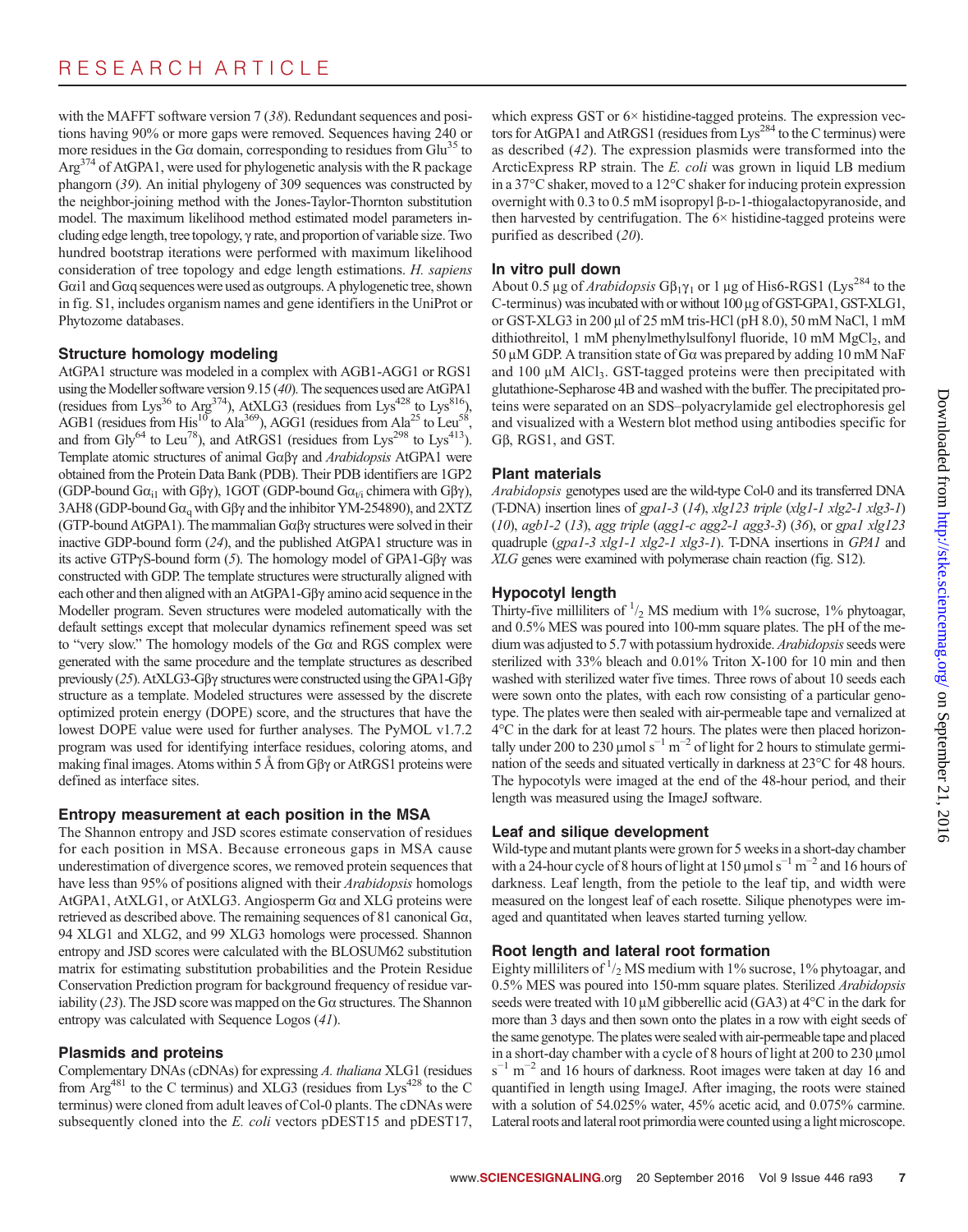#### Tunicamycin resistance

Seeds were sterilized and treated with  $10 \mu M$  GA3 under darkness. Forty milliliters of  $\frac{1}{2}$  MS medium with 1% sucrose, 1% phytoagar, 0.05% MES, and tunicamycin (75 ng/ml) at pH 5.7 (adjusted with potassium hydroxide) was poured onto 100-mm square plates. The plates were divided into four quadrants, and nine seeds of a single genotype were sown per quadrant. After the plates were sealed with air-permeable tape, they were placed under continuous dim light (30 µmol s<sup>-1</sup> m<sup>-2</sup>) at 23°C. The plates were imaged at day 14, and the number of germinated and surviving plants was quantified day 14, and the number of germinated and surviving plants was quantified.

#### Sodium chloride resistance

Five-day-old *Arabidopsis* seedlings grown on  $\frac{1}{2}$  MS medium plates were transferred to  $\frac{1}{2}$  MS medium plates with 1% sucrose, 1% phytoagar, 0.05% MES, and 125 mM sodium chloride (pH 5.7). The plates were placed horizontally under continuous dim light at 23°C for 5 days. The seedlings were imaged, and then the leaf area was quantified with the ImageJ program.

#### Cadmium resistance

Ten 3-day-old *Arabidopsis* seedlings grown on  $\frac{1}{2}$  MS medium plates were transplanted to  $\frac{1}{2}$  MS medium plates with or without 60  $\mu$ M cadmium chloride. Seedlings were oriented along a line with the roots below and chloride. Seedlings were oriented along a line with the roots below and hypocotyls above. Each plate contained all genotypes. Duplicate plates for each treatment were included. The positions of the root tips of the seedlings were marked immediately after transfer using a scalpel to scratch the plastic. The plates were placed vertically in a short-day chamber with a 24-hour cycle of 8 hours of light at 150 µmol s<sup>-1</sup> m<sup>-2</sup> and 16 hours of darkness. At 24-hour intervals after transplant, the positions of the root tips were marked and the distance between the marked intervals was determined using a caliper and a microscope.

### ROS production with flg22 and pathogen inoculation assays

Leaf discs (6 mm in diameter) were excised from mature leaves of 6-weekold plants grown at 23°C in short-day conditions (8-hour light/16-hour dark) and placed into individual wells of a 96-well plate. Two hundred microliters of water was added into each well, and the plate was kept at 23°C in the dark overnight. Water was removed, and  $150 \mu l$  of reaction buffer  $[10 \text{ mM tris-}$ HCl ( $pH$  8.5)] was added, followed by the addition of 30  $\mu$ l of luminol/ peroxidase solution (200 mg ml<sup>-1</sup> each) and 20 µl of 10 µM flg22 (1 µM final concentration) into each well. Luminescence was measured in the GloMax 96 Microplate Luminometer (Promega). Resistance to Pseudomonas syringae pv. tomato (Pto) DC3000 and Fusarium oxysporum was evaluated as described previously  $(7, 43)$ .

### ROS production with AtPep1 peptide

Seeds of wild-type Col-0 and G protein mutants were sown on soil pots pretreated with water. The seeds were stratified by keeping the pots at 4°C in the dark for 3 to 4 days. After seed stratification, pots were transferred to a Percival incubator (Percival Scientific) at 21°C, relative humidity of 85%, and photosynthetically active radiation of 180  $\mu$ mol m<sup>-2</sup> s<sup>-1</sup> under short-day<br>(8-hour light/16-hour dark) conditions. Seedlings, at the two-leaf stage (8-hour light/16-hour dark) conditions. Seedlings, at the two-leaf stage, were transferred individually into 2.5-inch square pots and allowed to grow for 4 to 5 weeks. A luminol-based assay was used to monitor the kinetics of ROS production in leaf disc samples from these plants. Leaf discs were prepared from 4- to 5-week-old plants. We randomly selected leaves of similar size from each plant, prepared the leaf discs, and incubated the discs in a 96-well plate in water with or without 100 nM flg22 for 16 hours. Before measurement, the water or the flg22 solution was removed, and 100 µl of assay solution [luminol  $(17 \mu g \text{ m}^{-1})$ , horseradish peroxidase<br>(10 µg ml<sup>-1</sup>), and 100 nM AtPen11 was added to each well. I uminescence (10 mg ml−<sup>1</sup> ), and 100 nM AtPep1] was added to each well. Luminescence

was measured using a microplate reader (SpectraMax Plus 384, Molecular Devices) and acquired over time.

### SAM size

Arabidopsis seedlings were grown under short-day conditions (8-hour light/16-hour dark at 23°C) for 4 weeks and then dissected and fixed in 10% formalin, 5% acetic acid, and 45% ethanol. The fixed tissues were sequentially washed with 70, 85, 95, and 100% ethanol for 30 min each wash and then immersed in an ethanol–methyl salicylate solution  $(1:1)$ for an additional 60 min. The tissues were then cleared in 100% methyl salicylate for 2 hours. The SAM was imaged with a Leica DMRB microscope with a Leica MicroPublisher 5.9 RTV digital camera system. The SAMs were measured by ImageJ.

#### Data analyses and statistical tests

All data were plotted with mean values, with error bars representing 95% confidence intervals. One-way ANOVA and the Tukey's multiple comparison test were used to measure the statistical significance between wild-type Col-0 and mutant groups. \* or \*\* was used to signify significance of differences having  $P$  values less than 0.05 or 0.01, respectively. n.s. stands for not significant at the  $P$  value of 0.05. A nonparametric method, the Kurskal-Wallis one-way ANOVA followed by the Dunn's multiple comparison test, was applied to some physiological data, which did not meet the assumptions of parametric ANOVA. † or †† indicates significant difference at the P value less than 0.05 or 0.01, using the nonparametric test. All statistical information is shown in Table 1.

#### SUPPLEMENTARY MATERIALS

[www.sciencesignaling.org/cgi/content/full/9/446/ra93/DC1](http://www.sciencesignaling.org/cgi/content/full/9/446/ra93/DC1)

- Fig. S1. Phylogeny of plant  $Ga$  and XLG proteins.
- Fig. S2. JSD in canonical G $\alpha$  and noncanonical XLG protein sequences.
- Fig. S3. A modeled structure of the Arabidopsis AtGPA1-AGB1-AGG1 complex.
- Fig. S4. A modeled structure of the Arabidopsis AtGPA1-AtRGS1 complex.
- Fig. S5. Recombinant GST-AtGPA1, AtXLG1, and AtXLG3 proteins.
- Fig. S6. Leaf, seed, and silique morphology of G protein mutants.
- Fig. S7. Root morphology and ABA and sugar response of G protein mutants.
- Fig. S8. The SAM size of Arabidopsis G protein mutants.
- Fig. S9. Length of Arabidopsis hypocotyls and cell number.
- Fig. S10. Abiotic stress responses of G protein mutants. Fig. S11. Immune responses of G protein mutants.
- Fig. S12. Genotyping of the gpa1-3 xlg1-1 xlg2-1 xlg3-1 quadruple mutant.

### REFERENCES AND NOTES

- 1. N. Wettschureck, S. Offermanns, Mammalian G proteins and their cell type specific functions. Physiol. Rev. 85, 1159–1204 (2005).
- 2. D. Urano, J.-G. Chen, J. R. Botella, A. M. Jones, Heterotrimeric G protein signalling in the plant kingdom. Open Biol. 3, 120186 (2013).
- 3. S. R. Sprang, G protein mechanisms: Insights from structural analysis. Annu. Rev. Biochem. 66, 639–678 (1997).
- 4. W. Bradford, A. Buckholz, J. Morton, C. Price, A. M. Jones, D. Urano, Eukaryotic G protein signaling evolved to require G protein-coupled receptors for activation. Sci. Signal. 6, ra37 (2013).
- 5. J. C. Jones, J. W. Duffy, M. Machius, B. R. S. Temple, H. G. Dohlman, A. M. Jones, The crystal structure of a self-activating G protein  $\alpha$  subunit reveals its distinct mechanism of signal initiation. Sci. Signal. 4, ra8 (2011).
- 6. Y. R. Lee, S. M. Assmann, Arabidopsis thaliana 'extra-large GTP-binding protein' (AtXLG1): A new class of G-protein. Plant Mol. Biol. 40, 55–64 (1999).
- 7. N. Maruta, Y. Trusov, E. Brenya, U. Parekh, J. R. Botella, Membrane-localized extralarge G proteins and Gbg of the heterotrimeric G proteins form functional complexes engaged in plant immunity in Arabidopsis. Plant Physiol. 167, 1004-1016 (2015).
- 8. D. Chakravorty, T. E. Gookin, M. J. Milner, Y. Yu, S. M. Assmann, Extra-large G proteins expand the repertoire of subunits in Arabidopsis heterotrimeric G protein signaling. Plant Physiol. 169, 512-529 (2015).
- 9. S. Pandey, G. B. Monshausen, L. Ding, S. M. Assmann, Regulation of root-wave response by extra large and conventional G proteins in Arabidopsis thaliana. Plant J. 55, 311–322 (2008).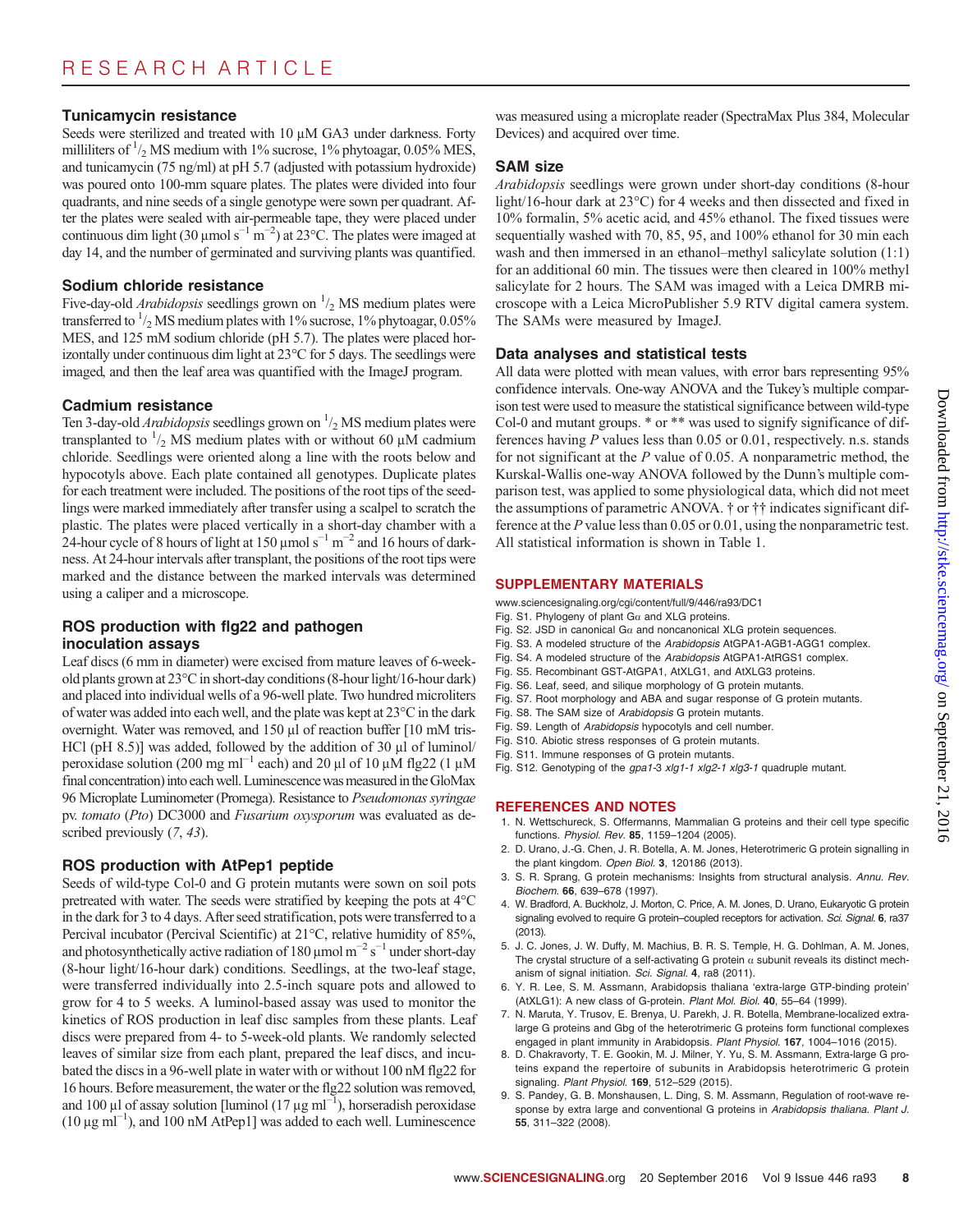- 10. L. Ding, S. Pandey, S. M. Assmann, Arabidopsis extra-large G proteins (XLGs) regulate root morphogenesis. Plant J. 53, 248–263 (2008).
- 11. H. Zhu, G.-J. Li, L. Ding, X. Cui, H. Berg, S. M. Assmann, Y. Xia, Arabidopsis extra large G-protein 2 (XLG2) interacts with the G<sub>B</sub> subunit of heterotrimeric G protein and functions in disease resistance. Mol. Plant 2, 513–525 (2009).
- 12. J.-G. Chen, Y. Gao, A. M. Jones, Differential roles of Arabidopsis heterotrimeric Gprotein subunits in modulating cell division in roots. Plant Physiol. 141, 887–897 (2006).
- 13. H. Ullah, J.-G. Chen, B. Temple, D. C. Boyes, J. M. Alonso, K. R. Davis, J. R. Ecker, A. M. Jones, The ß-subunit of the Arabidopsis G protein negatively regulates auxininduced cell division and affects multiple developmental processes. Plant Cell 15, 393–409 (2003).
- 14. H. Ullah, J.-G. Chen, J. C. Young, K.-H. Im, M. R. Sussman, A. M. Jones, Modulation of cell proliferation by heterotrimeric G protein in Arabidopsis. Science 292, 2066–2069 (2001).
- 15. K. M. Warpeha, S. S. Lateef, Y. Lapik, M. Anderson, B.-S. Lee, L. S. Kaufman, G-proteincoupled receptor 1, G-protein  $Ga$ -subunit 1, and prephenate dehydratase 1 are required for blue light-induced production of phenylalanine in etiolated Arabidopsis. Plant Physiol. 140, 844–855 (2006).
- 16. X.-Q. Wang, H. Ullah, A. M. Jones, S. M. Assmann, G protein regulation of ion channels and abscisic acid signaling in Arabidopsis guard cells. Science 292, 2070–2072  $(2001)$
- 17. J. Harholt, Ø. Moestrup, P. Ulvskov, Why plants were terrestrial from the beginning. Trends Plant Sci. 21, 96–101 (2016).
- 18. K. Hori, F. Maruyama, T. Fujisawa, T. Togashi, N. Yamamoto, M. Seo, S. Sato, T. Yamada, H. Mori, N. Tajima, T. Moriyama, M. Ikeuchi, M. Watanabe, H. Wada, K. Kobayashi, M. Saito, T. Masuda, Y. Sasaki-Sekimoto, K. Mashiguchi, K. Awai, M. Shimojima, S. Masuda, M. Iwai, T. Nobusawa, T. Narise, S. Kondo, H. Saito, R. Sato, M. Murakawa, Y. Ihara, Y. Oshima-Yamada, K. Ohtaka, M. Satoh, K. Sonobe, M. Ishii, R. Ohtani, M. Kanamori-Sato, R. Honoki, D. Miyazaki, H. Mochizuki, J. Umetsu, K. Higashi, D. Shibata, Y. Kamiya, N. Sato, Y. Nakamura, S. Tabata, S. Ida, K. Kurokawa, H. Ohta, Klebsormidium flaccidum genome reveals primary factors for plant terrestrial adaptation. Nat. Commun. 5, 3978 (2014).
- 19. I. Sørensen, F. A. Pettolino, A. Bacic, J. Ralph, F. Lu, M. A. O'Neill, Z. Fei, J. K. C. Rose, D. S. Domozych, W. G. T. Willats, The charophycean green algae provide insights into the early origins of plant cell walls. Plant J. 68, 201-211 (2011).
- 20. D. Urano, J. C. Jones, H. Wang, M. Matthews, W. Bradford, J. L. Bennetzen, A. M. Jones, G protein activation without a GEF in the plant kingdom. PLOS Genet. 8, e1002756 (2012).
- 21. J. B. Heo, S. Sung, S. M. Assmann,  $Ca^{2+}$ -dependent GTPase, extra-large G protein 2 (XLG2), promotes activation of DNA-binding protein related to vernalization 1 (RTV1), leading to activation of floral integrator genes and early flowering in Arabidopsis. J. Biol. Chem. 287, 8242–8253 (2012).
- 22. L. C. James, D. S. Tawfik, Conformational diversity and protein evolution—A 60-yearold hypothesis revisited. Trends Biochem. Sci. 28, 361–368 (2003).
- 23. J. A. Capra, M. Singh, Predicting functionally important residues from sequence conservation. Bioinformatics 23, 1875-1882 (2007).
- 24. D. G. Lambright, J. Sondek, A. Bohm, N. P. Skiba, H. E. Hamm, P. B. Sigler, The 2.0 Å crystal structure of a heterotrimeric G protein. Nature 379, 311-319 (1996).
- 25. D. Urano, T. Dong, J. L. Bennetzen, A. M. Jones, Adaptive evolution of signaling partners. Mol. Biol. Evol. 32, 998-1007 (2015).
- 26. P. W. Day, J. J. G. Tesmer, R. Sterne-Marr, L. C. Freeman, J. L. Benovic, P. B. Wedegaertner, Characterization of the GRK2 binding site of G $\alpha_{\rm q}$ . J. Biol. Chem. 279, 53643-53652 (2004).
- 27. J. C. Jones, B. R. S. Temple, A. M. Jones, H. G. Dohlman, Functional reconstitution of an atypical G protein heterotrimer and regulator of G protein signaling protein (RGS1) from Arabidopsis thaliana. J. Biol. Chem. 286, 13143–13150 (2011).
- 28. A. C. Colaneri, M. Tunc-Ozdemir, J. P. Huang, A. M. Jones, Growth attenuation under saline stress is mediated by the heterotrimeric G protein complex. BMC Plant Biol. 14, 129 (2014).
- 29. K. A. Lease, J. Wen, J. Li, J. T. Doke, E. Liscum, J. C. Walker, A mutant Arabidopsis heterotrimeric G-protein  $\beta$  subunit affects leaf, flower, and fruit development. Plant Cell 13, 2631–2641 (2001).
- 30. F. Llorente, C. Alonso-Blanco, C. Sánchez-Rodriguez, L. Jorda, A. Molina, ERECTA receptor-like kinase and heterotrimeric G protein from Arabidopsis are required for

resistance to the necrotrophic fungus Plectosphaerella cucumerina. Plant J. 43, 165–180 (2005).

- 31. Y. Chen, F. Brandizzi, AtIRE1A/AtIRE1B and AGB1 independently control two essential unfolded protein response pathways in Arabidopsis. Plant J. 69, 266-277 (2012).
- 32. X. Liang, P. Ding, K. Lian, J. Wang, M. Ma, L. Li, L. Li, M. Li, X. Zhang, S. Chen, Y. Zhang, J. M. Zhou, Arabidopsis heterotrimeric G proteins regulate immunity by directly coupling to the FLS2 receptor. Elife 5, e13568 (2016).
- 33. D. Urano, A. M. Jones, "Round up the usual suspects": A comment on nonexistent plant G protein-coupled receptors. Plant Physiol. 161, 1097–1102 (2013).
- 34. S. A. Rensing, D. Lang, A. D. Zimmer, A. Terry, A. Salamov, H. Shapiro, T. Nishiyama, P.-F. Perroud, E. A. Lindquist, Y. Kamisugi, T. Tanahashi, K. Sakakibara, T. Fujita, K. Oishi, I. T. Shin-I, Y. Kuroki, A. Toyoda, Y. Suzuki, S.-I. Hashimoto, K. Yamaguchi, S. Sugano, Y. Kohara, A. Fujiyama, A. Anterola, S. Aoki, N. Ashton, W. B. Barbazuk, E. Barker, J. L. Bennetzen, R. Blankenship, S. H. Cho, S. K. Dutcher, M. Estelle, J. A. Fawcett, H. Gundlach, K. Hanada, A. Heyl, K. A. Hicks, J. Hughes, M. Lohr, K. Mayer, A. Melkozernov, T. Murata, D. R. Nelson, B. Pils, M. Prigge, B. Reiss, T. Renner, S. Rombauts, P. J. Rushton, A. Sanderfoot, G. Schween, S.-H. Shiu, K. Stueber, F. L. Theodoulou, H. Tu, Y. Van de Peer, P. J. Verrier, E. Waters, A. Wood, L. Yang, D. Cove, A. C. Cuming, M. Hasebe, S. Lucas, B. D. Mishler, R. Reski, I. V. Grigoriev, R. S. Quatrano, J. L. Boore, The Physcomitrella genome reveals evolutionary insights into the conquest of land by plants. Science 319, 64–69 (2008).
- 35. Y. Trusov, D. Chakravorty, J. R. Botella, Diversity of heterotrimeric G-protein  $\gamma$  subunits in plants. BMC Res. Notes 5, 608 (2012).
- 36. L. Thung, Y. Trusov, D. Chakravorty, J. R. Botella, Gy1+Gy2+Gy3=Gß: The search for heterotrimeric G-protein  $\gamma$  subunits in Arabidopsis is over. J. Plant Physiol. 169, 542-545 (2012).
- 37. A. Feduccia, Riddle of the Feathered Dragons: Hidden Birds of China (Yale Univ. Press, 2012).
- 38. K. Katoh, D. M. Standley, MAFFT multiple sequence alignment software version 7: Improvements in performance and usability. Mol. Biol. Evol. 30, 772–780 (2013).
- 39. K. P. Schliep, phangorn: Phylogenetic analysis in R. Bioinformatics 27, 592-593 (2011).
- 40. B. Webb, A. Sali, Protein structure modeling with MODELLER. Methods Mol. Biol. 1137, 1–15 (2014).
- 41. G. E. Crooks, G. Hon, J.-M. Chandonia, S. E. Brenner, WebLogo: A sequence logo generator. Genome Res. 14, 1188–1190 (2004).
- 42. C. A. Johnston, J. P. Taylor, Y. Gao, A. J. Kimple, J. C. Grigston, J.-G. Chen, D. P. Siderovski, A. M. Jones, F. S. Willard, GTPase acceleration as the ratelimiting step in Arabidopsis G protein-coupled sugar signaling. Proc. Natl. Acad. Sci. U.S.A. 104, 17317–17322 (2007).
- 43. Y. Trusov, D. Chakravorty, J. R. Botella, Fusarium oxysporum infection assays in Arabidopsis. Methods Mol. Biol. 1043, 67–72 (2013).

Acknowledgments: We thank C. Jones, A. Urano, and C. Santos for technical assistance. Funding: This work was supported by grants from the National Institute of General Medical Sciences (R01GM065989) and NSF (MCB-0718202) to A.M.J. The Division of Chemical Sciences, Geosciences, and Biosciences, Office of Basic Energy Sciences of the U.S. Department of Energy, through grant DE-FG02-05er15671 to A.M.J., funded technical support in this study. J.R.B., Y.T., and N.M. acknowledge funding from the Australian Research Council. N.M. is the recipient of a University of Queensland International PhD scholarship. Author contributions: D.U. designed experiments, obtained data, performed analyses, and wrote the manuscript. A.M.J. designed experiments, obtained data, and wrote the manuscript. R.S., Q.W., Y.L., L.T., and D.K.J. collected data. N.M. and Y.T. obtained data and edited the manuscript. J.R.B. and D.J. supervised experiments and edited the manuscript. **Competing interests:** The authors declare that they have no competing interests. Data and materials availability: Arabidopsis mutant lines and plasmids mentioned in this article are available from A.M.J. or D.U.

Submitted 25 April 2016 Accepted 29 August 2016 Final Publication 20 September 2016 10.1126/scisignal.aaf9558

Citation: D. Urano, N. Maruta, Y. Trusov, R. Stoian, Q. Wu, Y. Liang, D. K. Jaiswal, L. Thung, D. Jackson, J. R. Botella, A. M. Jones, Saltational evolution of the heterotrimeric G protein signaling mechanisms in the plant kingdom. Sci. Signal. 9, ra93 (2016).